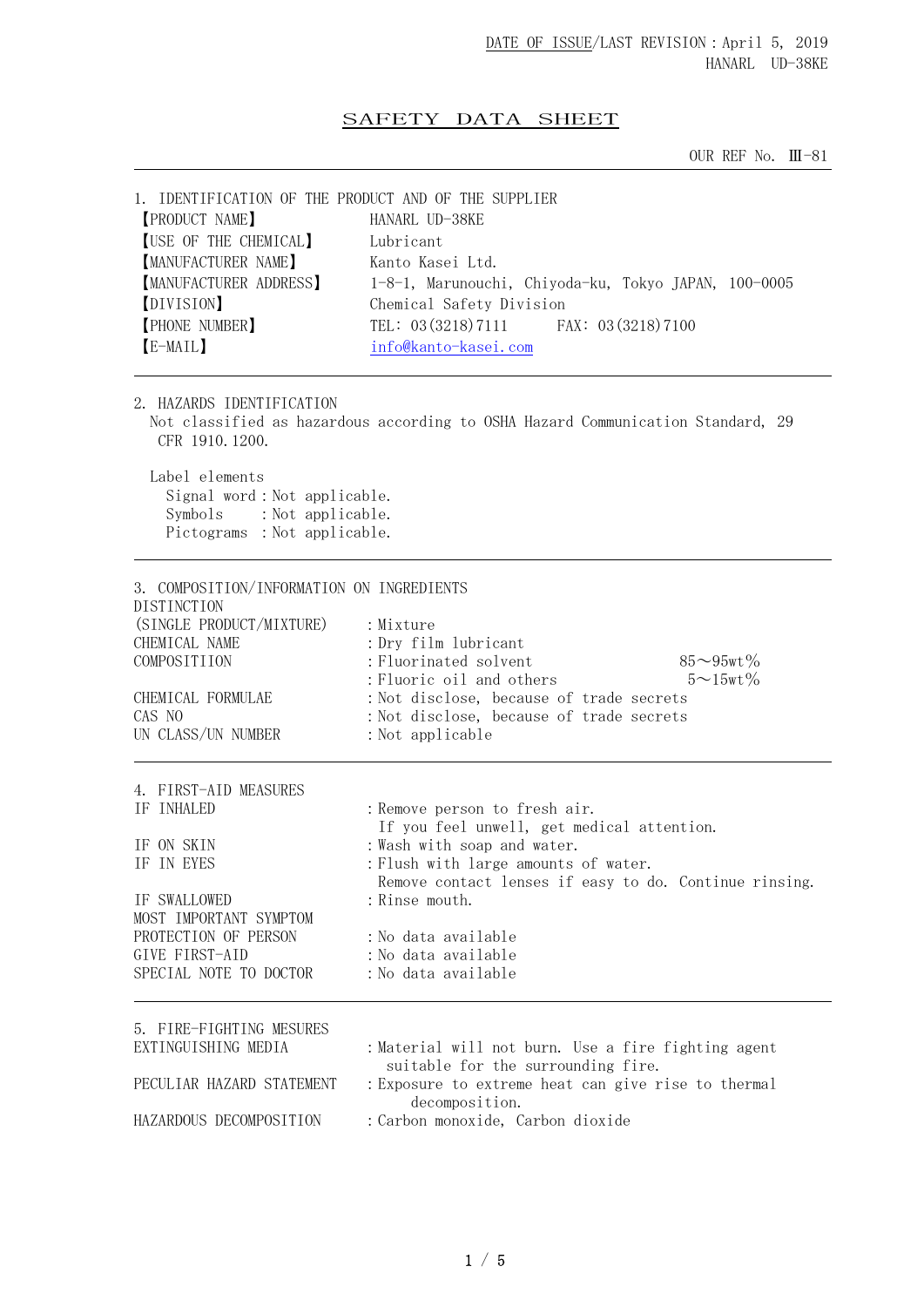| PROTECTION OF THE PERSON<br>EXTINGUISHIES FIRE                | : When firefighting conditions are severe and total<br>thermal decomposition of the product is possible,<br>wear full protective clothing, including helmet,<br>self-contained, positive pressure or pressure demand<br>breathing apparatus, bunker coat and pants, bands<br>around arms, waist and legs, face mask, and protective<br>covering for exposed areas of the head.                                                                                                                                                                                                                                                                                               |
|---------------------------------------------------------------|------------------------------------------------------------------------------------------------------------------------------------------------------------------------------------------------------------------------------------------------------------------------------------------------------------------------------------------------------------------------------------------------------------------------------------------------------------------------------------------------------------------------------------------------------------------------------------------------------------------------------------------------------------------------------|
| 6. ACCIDENTAL RELEASE MEASURES<br>PERSONAL PRECAUTIONS        | : Evacuate area. Ventilate the area with fresh air.<br>: For large spill, or spills in confined spaces, provide<br>mechanical ventilation to disperse or exhaust vapors,<br>in accordance with good industrial hygiene practice.                                                                                                                                                                                                                                                                                                                                                                                                                                             |
| ENVIRONMENTAL PRECAUTIONS                                     | : Observe precautions from other sections.<br>: Avoid release to the environment. For larger spills,<br>cover drains and build dikes to prevent entry into<br>sewer systems or bodies of water.                                                                                                                                                                                                                                                                                                                                                                                                                                                                              |
| METHODS FOR CONTAINMENT<br>AND CLEANING UP                    | : Contain spill. Working from around the edges of the<br>spill inward, cover with bentonite, vermiculite, or<br>commercially available inorganic absorbent material.<br>: Mix in sufficient absorbent until it appears dry.<br>: Collect as much of the spilled material as possible.<br>: Place in a closed container approved for transportation<br>by appropriate authorities.<br>: Clean up residue with an appropriate solvent selected<br>by a qualified and authorized person.<br>: Ventilate the area with fresh air.<br>: Dispose of collected material as soon as possible in<br>accordance with applicable local/regional/national/<br>international regulations. |
| 7. HANDLING AND STORAGE<br><b>HANDLING</b>                    | : Do not breathe thermal decomposition products.<br>: Avoid skin contact with hot material.<br>: For industrial or professional use only.<br>: Do not eat, drink or smoke when using this product.<br>: Wash thoroughly after handling.<br>: Avoid release to the environment.<br>: Avoid contact with oxidizing agents<br>(ex. chlorine, chromic acid etc.)                                                                                                                                                                                                                                                                                                                 |
| <b>STORAGE</b>                                                | : Store in a well-ventilated place.<br>: Keep container tightly closed.<br>: Store away from heat, acids, strong bases, oxidizing<br>agents.                                                                                                                                                                                                                                                                                                                                                                                                                                                                                                                                 |
| 8. EXPOSURE CONTROLS/PERSONAL PROTECTION<br>EQUIPMENT MESURES | : Provide appropriate local exhaust when product is heated.<br>: Use general dilution ventilation and/or local exhaust.<br>: If ventilation is not adequate, use respiratory                                                                                                                                                                                                                                                                                                                                                                                                                                                                                                 |
| MANAGEMENT CONCENTRATION<br>ALLOWABLE CONCENTRATION           | protection equipment.<br>: Not established<br>: TWA: $200$ ppm                                                                                                                                                                                                                                                                                                                                                                                                                                                                                                                                                                                                               |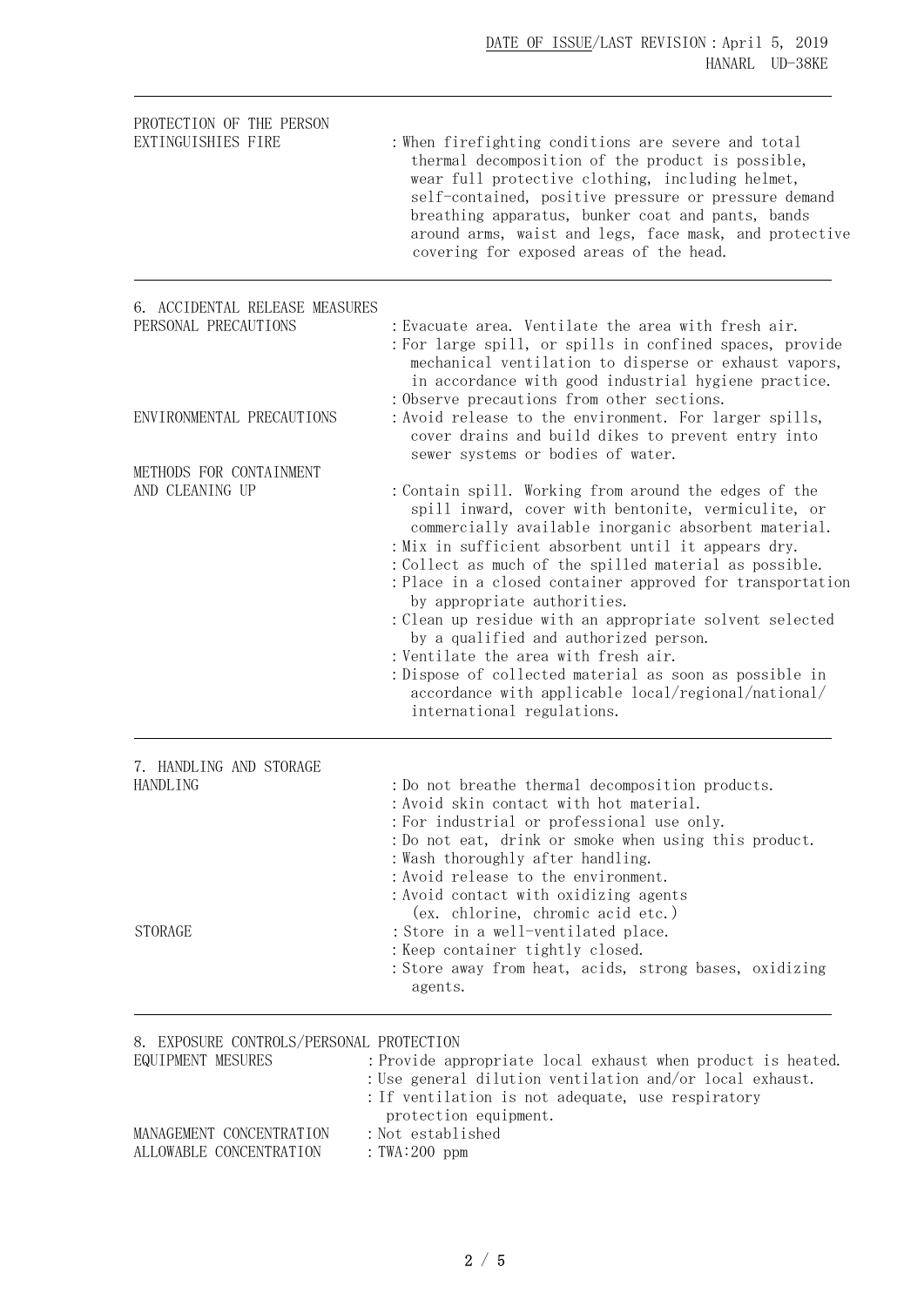| PROTECTION             |                                                                                                        |
|------------------------|--------------------------------------------------------------------------------------------------------|
| RESPIRATORY PROTECTION | : If necessary, wear hazard mask.                                                                      |
| EYE PROTECTION         | : Safety Glasses with side shields                                                                     |
| HAND PROTECTION        | : Select and use gloves and/or protective clothing                                                     |
|                        | : Gloves made from the following material(s) are                                                       |
|                        | recommended: Nitrile Rubber                                                                            |
| SKIN PROTECTION        | : Select and use body protection to prevent contact based<br>on the results of an exposure assessment. |
|                        | : The following protective clothing material(s) are                                                    |
|                        | recommended: Apron - Nitrile                                                                           |
| THERMAL HAZARDS        | : Wear heat insulating gloves when handling hot material                                               |
|                        | to prevent thermal burns.                                                                              |

9. PHYSICAL AND CHEMICAL PROPERTIES

| <b>APPEARANCE</b>                             | : Liquid                                                                                                                                                                                            |  |  |  |
|-----------------------------------------------|-----------------------------------------------------------------------------------------------------------------------------------------------------------------------------------------------------|--|--|--|
| COLOR                                         | : Milky white                                                                                                                                                                                       |  |  |  |
| <b>ODOR</b>                                   | : Slightly odor                                                                                                                                                                                     |  |  |  |
| p H                                           | : Not applicable                                                                                                                                                                                    |  |  |  |
| MELTING POINT/FREEZING POINT                  | : Approx. $-138^{\circ}C$                                                                                                                                                                           |  |  |  |
| INITIAL BOILING POINT                         |                                                                                                                                                                                                     |  |  |  |
| AND BOILING                                   | : $75 \sim 80^{\circ}C$                                                                                                                                                                             |  |  |  |
| FLASH POINT                                   | : No flash point                                                                                                                                                                                    |  |  |  |
| UPPER/LOWER FLAMMABILITY                      |                                                                                                                                                                                                     |  |  |  |
| OR EXPLOSIVE LIMITS                           | : Not applicable                                                                                                                                                                                    |  |  |  |
| <b>VAPOR PRESSURE</b>                         | : Approx. $109 \text{ mmHg} (25^{\circ}\text{C})$                                                                                                                                                   |  |  |  |
| VAPOR DENSITY                                 | : Approx. 9. 1 $(0^{\circ}C)$                                                                                                                                                                       |  |  |  |
| RELATIVE DENSITY (WATER=1)                    | : Approx. 1.43                                                                                                                                                                                      |  |  |  |
| SOLUBILITY                                    | : Water<br>$:$ Nil                                                                                                                                                                                  |  |  |  |
|                                               | Other solvent: No Data Available                                                                                                                                                                    |  |  |  |
| AUTO-IGNITION TEMPERATURE                     | : Approx. 375 $\degree$ C                                                                                                                                                                           |  |  |  |
| DECOMPOSITION TEMPERATURE                     | : Not applicable                                                                                                                                                                                    |  |  |  |
| VISCOSITY                                     | : Approx. 0.4 centistoke                                                                                                                                                                            |  |  |  |
|                                               | * These data except for appearance are about a solvent.                                                                                                                                             |  |  |  |
| 10. STABILITY AND REACTIVITY                  |                                                                                                                                                                                                     |  |  |  |
| REACTIVITY                                    | : This material is considered to be non-reactive under<br>normal use conditions.                                                                                                                    |  |  |  |
| <b>STABILITY</b>                              | : Stable.                                                                                                                                                                                           |  |  |  |
| POSSIBILITY OF HAZARDOUS                      |                                                                                                                                                                                                     |  |  |  |
| <b>REACTIONS</b>                              | : Hazardous polymerization will not occur.                                                                                                                                                          |  |  |  |
| CONDITIONS TO AVOID<br>INCOMPATIBLE MATERIALS | : None known.<br>: Strong acids, Strong bases, Strong oxidizing agents                                                                                                                              |  |  |  |
| HAZARDOUS DECOMPOSITION                       |                                                                                                                                                                                                     |  |  |  |
| <b>PRODUCTS</b>                               | : PFIB, HF                                                                                                                                                                                          |  |  |  |
| <b>OTHER</b>                                  | : If the product is exposed to extreme condition of heat<br>from misuse or equipment failure, toxic decomposition<br>products that include hydrogen fluoride and<br>perfluoroisobutylene can occur. |  |  |  |
|                                               |                                                                                                                                                                                                     |  |  |  |

11. TOXICOLOGICAL INFORMATION

A ACUTE TOXICITY :  $0 \text{ral} : \text{Rat}: \text{LD50} > 2,000 \text{ mg/kg}$ 

Inhalation(vapor): Rat: LC50 4hr > 989 mg/l

SKIN CORROSION/IRRITATION : Rabbit: No significant irritation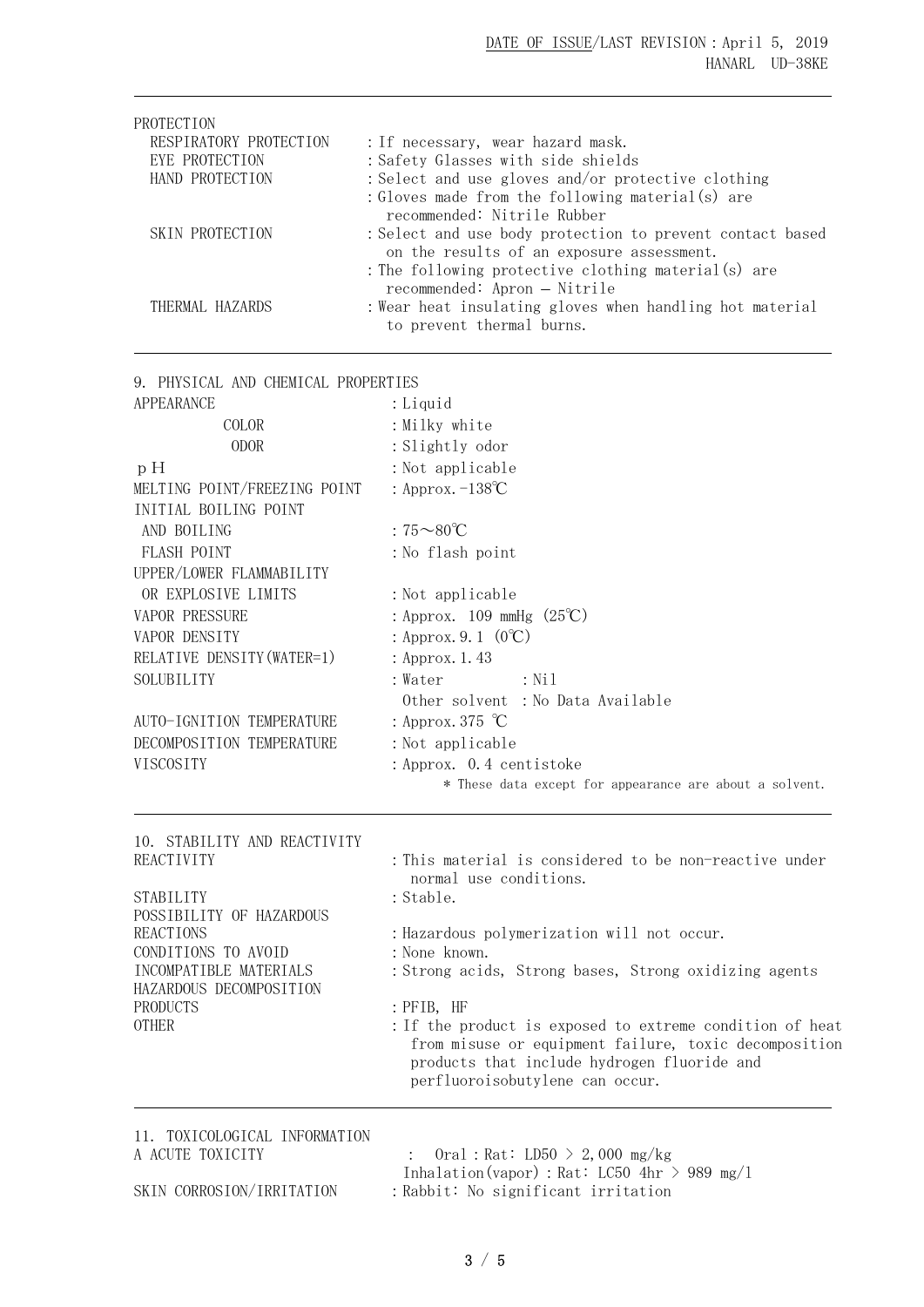| SERIOUS EYE DANAGE/    |                                           |
|------------------------|-------------------------------------------|
| <b>IRRITATION</b>      | : Rabbit: No significant irritation       |
| RESPIRATORY OR SKIN    |                                           |
| <b>SENSITIZATION</b>   | :Guinea Pig :Not classified               |
| GERM CELL MUTAGENICITY | : In Vitro : Not mutagenic                |
|                        | In vivo: Not mutagenic                    |
| CARCINOGENICITY        | :No data available                        |
| REPRODUCTIVE TOXICITY  | : Not classified for development          |
| STOT-single exposure   | : respiratory irritation : Not classified |
| STOT-repeated exposure | : Not classified                          |
| ASPIRATION HAZARD      | :No data available                        |
|                        |                                           |

| 12. ECOLOGICAL INFORMATION |                       |  |                     |
|----------------------------|-----------------------|--|---------------------|
| ACUATIC TOXICITY           | ACUTE                 |  | : No toxicity       |
|                            | CHARONIC: No toxicity |  |                     |
| PERSISTENCE/DEGRADABILITY  |                       |  | :No data available  |
| BIOACCUMULATIVE POTENTIAL  |                       |  | : No data available |
| MOBILITY IN SOIL           |                       |  | : No data available |
| OTHER ADVERSE EFFECTS      |                       |  | : No data available |

13. DISPOSAL CONSIDERATIONS

Disposal methods

Dispose of contents/ container in accordance with the local/regional/national/ international regulations.

:Dispose of waste product in a permitted industrial waste facility. Combustion products will include HF. Facility must be capable of handling halogenated materials.

:Empty drums/barrels/containers used for transporting and handling hazardous chemicals (chemical substances/mixtures/preparations classified as Hazardous as per applicable regulations) shall be considered, stored, treated & disposed of as hazardous wastes unless otherwise defined by applicable waste regulations. :Consult with the respective regulating authorities to determine the available treatment and disposal facilities.

EPA Hazardous Waste Number (RCRA): Not regulated

14. TRANSPORT INFORMATION Not regulated per U.S. DOT, IATA or IMO.

| INTERNATIANAL REGULATIONS    |                                                                                   |
|------------------------------|-----------------------------------------------------------------------------------|
| FOR TRANSPORT                | : Not regulated (Not dangerous)                                                   |
| UN CLASS                     | $:$ Not applicable                                                                |
| UN NUMBER                    | $:$ Not applicable                                                                |
| PRODUCT NAME                 | $:$ Not applicable                                                                |
| CONTAINER GRADE              | $:$ Not applicable                                                                |
| SEAWATER POLLUTION MATERIAL  | : None                                                                            |
| SPECIFIC SECURITY PRECAUTION |                                                                                   |
|                              | AND CONDITION OF TRANSPORTATION: The container is avoided direct sunlight, and it |
|                              | loads so as not to be damaged, corroded and leak.                                 |
|                              | The collapse of cargo piles is prevented surely.                                  |
|                              | : Don't pile the heavy load.                                                      |
|                              |                                                                                   |

15. REGULATORY INFORMATION

EPCRA 311/312 Hazard Classifications: Physical Hazards: Not applicable Health Hazards : Not applicable